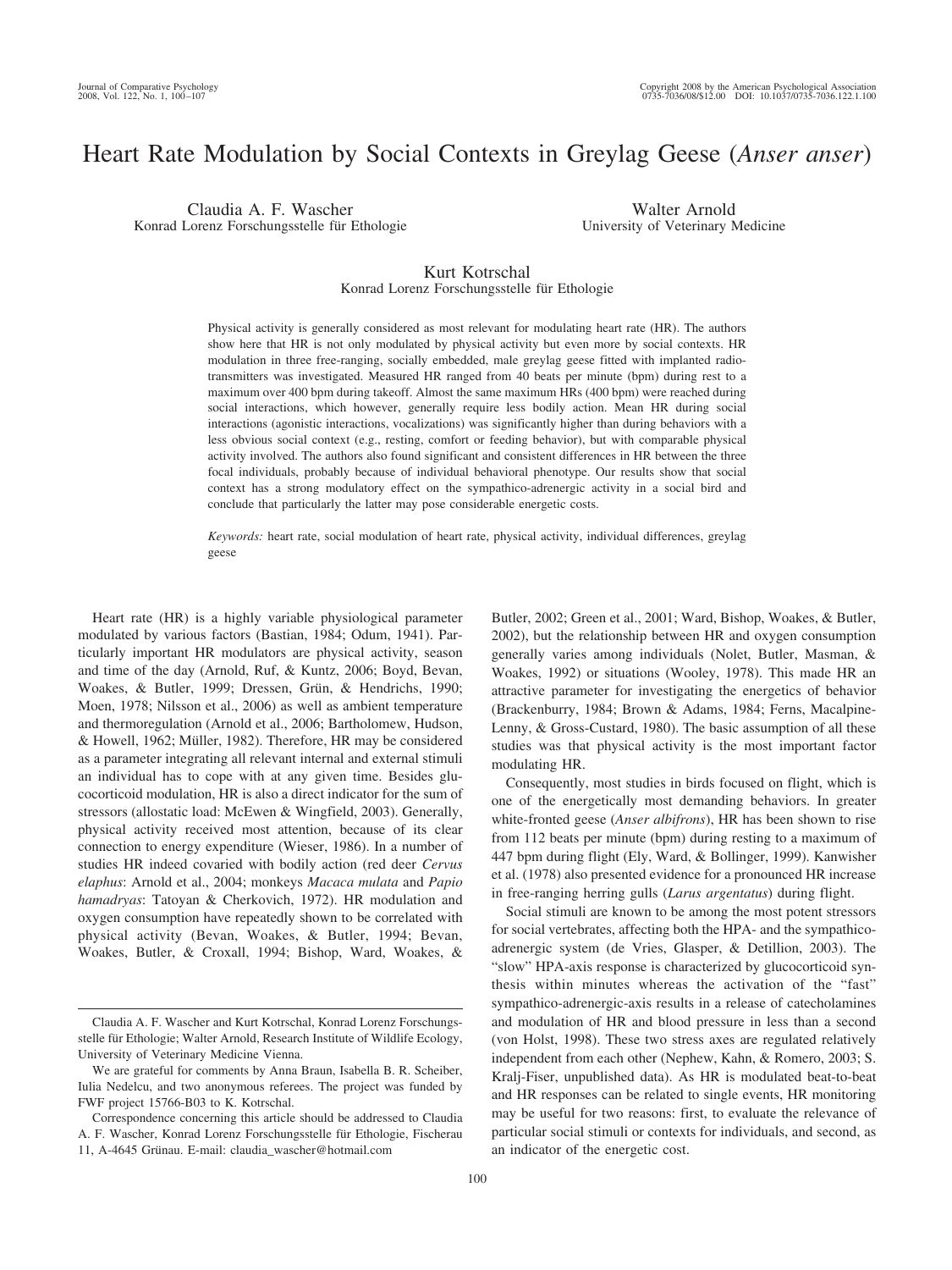HR increases during agonistic interactions in birds were only reported anecdotally up to now (Ely et al., 1999; Kanwisher et al., 1978), presenting examples of HR-modulation in parallel to certain events, without much quantification or statistical analysis of these responses in individuals or populations. In the present study, we analyze the context-specific modulation of HR in free-living, socially embedded greylag goose males. We sampled HR and behavior repeatedly in each of three focal individuals in similar situations for statistical analysis. In addition, we determined individual "basal" HR during resting, and then quantified the upregulation of HR by physical activity as well as by social interactions and contexts. However, physical activity and social context cannot be fully separated. Much physical activity occurs in a social setting (e.g., during agonistic encounters) and physical activity (e.g., walking, flying) is never free of a social connotation in geese. Only in so called 'bystander situations,' which means the focal individual watching a relevant event without being actively involved, the social context can be fully separated from physical activity. For example, in a resting goose, HR may be up-regulated because of a close-by third party interaction, with no observable behavioral change in the focal individual (Wascher, Scheiber, &

In this report we concentrate on situations where physical activity of comparable intensity is either clearly paired with, or relatively independent of a social context. We expected that behaviors shown in an explicitly social context (e.g., vocalizations) would correlate with a significantly higher HR relative to behaviors shown in a standard flock situation (e.g., resting or feeding behavior), which are also "social" in a sense that the focal individual is embedded within the flock and close to its partner, but not directly involved in 'social behavior.' We also predicted HR modulation during social interactions to be influenced by the intensity of an encounter as well as by the type of interaction (focal individual either attacking or being the target of an attack). In addition, we expected individual variability and consistency in HR responses, according to 'individual behavioral phenotype' (sensu Koolhaas et al., 1999). Because of our small sample size (three individuals), the latter connection necessarily remains anecdotical.

#### Method

## *The Flock*

Kotrschal, submitted).

A nonmigratory flock of greylag geese was introduced in the Almtal (Upper Austria) by the late Konrad Lorenz in 1973. The geese are unrestrained and roam the valley between the Konrad Lorenz Forschungsstelle (KLF) and a lake approximately 10 km to the South, where they roost at night. At the time of the study, the flock consisted of approximately 170 individuals, marked with colored leg bands for identification.

The flock is supplemented with pellets and grain twice daily. Both hand-raised and goose-raised flock members are habituated to the close presence of humans and neither show avoidance if approached up to 1m distance, nor do they excrete elevated levels of corticosterone metabolites following such situations (Scheiber et al., 2005) or significantly change HR when familiar humans approach (C. Wascher, unpublished data).

## *Transmitter Technology and Implantation Technique*

Three focal individuals were fitted with a fully implanted sensor-transmitter package without external antennas or repeater, weighing approximately 60 g with a battery lifetime of 18 months. The HR was instantaneously transmitted on a beat-to-beat basis over distances up to 100 m as well as stored in the implant over its entire lifetime (Prinzinger et al., 2002). A pulse-interval modulated signal of carrier frequency pulses was formed. The transmission frequency was in the 150 MHz range (2 m-band). To save battery only every second heartbeat was transmitted. The transmitter was calibrated to record and transmit in the range of 30 to over 400 bpm. An industrial RF tracking receiver module and a control board developed at the Research Institute of Wildlife Ecology was used to receive HR and body temperature data. Data were transferred to a commercial laptop computer via a serial interface (RS 232).

The electronic package measured  $60 \times 30 \times 11$  mm and was implanted by an experienced team of veterinarians into the abdominal cavity and fixed intraperitoneally (Walzer et al., 2000). Two electrode leads with a length of approximately 10 cm each connected the electronic package and the electrode plates, which were approximately 8 mm in diameter and 1 mm thick. The electrodes were fixed toward the lower rib cage near the heart. This was approved by animal experimental license (GZ68.210/41-BrGT/ 2003) of the Austrian government. The advantages of abdominally implanted transmitters are obvious. The alternative are harnesses, for example, in a study on mallards (*Anas platyrhynchos*) impaired the survival and return rates of females with harnesses compared to females with implanted transmitters (Dzus & Clark, 1996). Furthermore, in Canada geese (*Branta canadensis parvipes*; Hupp et al., 2003) as well as in blue-winged teal (*Anas discors*; Garrettson, Rohwer, & Moser, 2000) the behavior of animals with implanted radio transmitters in contrast to animals equipped with backpacks, did not significantly differ from nonimplanted geese.

Twenty hours after implantation the geese were released and returned to the flock and 2 to 7 days after the surgery they had fully recovered from the surgery (flying as untreated animals, normal body temperature). They could not be distinguished from nonimplanted geese neither in looks nor in their behavior. All geese returned to and were accepted by their familiar social environment (partner, family) immediately after release.

## *Data Collection*

The three focal males were matched in age (individual 1 and 3: 5 years, individual 2: 4 years of age) and heterosexually paired. Individual 1 had offspring for 23 days (May, June). All three individuals where located in the upper third segment of the flock dominance hierarchy (individual 1: 13, individual 2: 15, individual 3: 31; Weiß, Kotrschal, Frigerio, Hemetsberger, & Scheiber, in press). HR and behavior was recorded simultaneously by one of us (CW) at a maximal distance of 10 m from the focal individual. The following behaviors were recorded using OBSERVER 4.1.126 (Noldus, 2003) software: locomotion (walk, swim, run, takeoff, fly, including body postures float, lay, and stand), vocalization (scream, cackle, greeting partner, triumph ceremony), comfort behavior (preening, shaking, bathing), feeding (grazing, picking grain, drinking), resting behavior (beak under wing, resting), vig-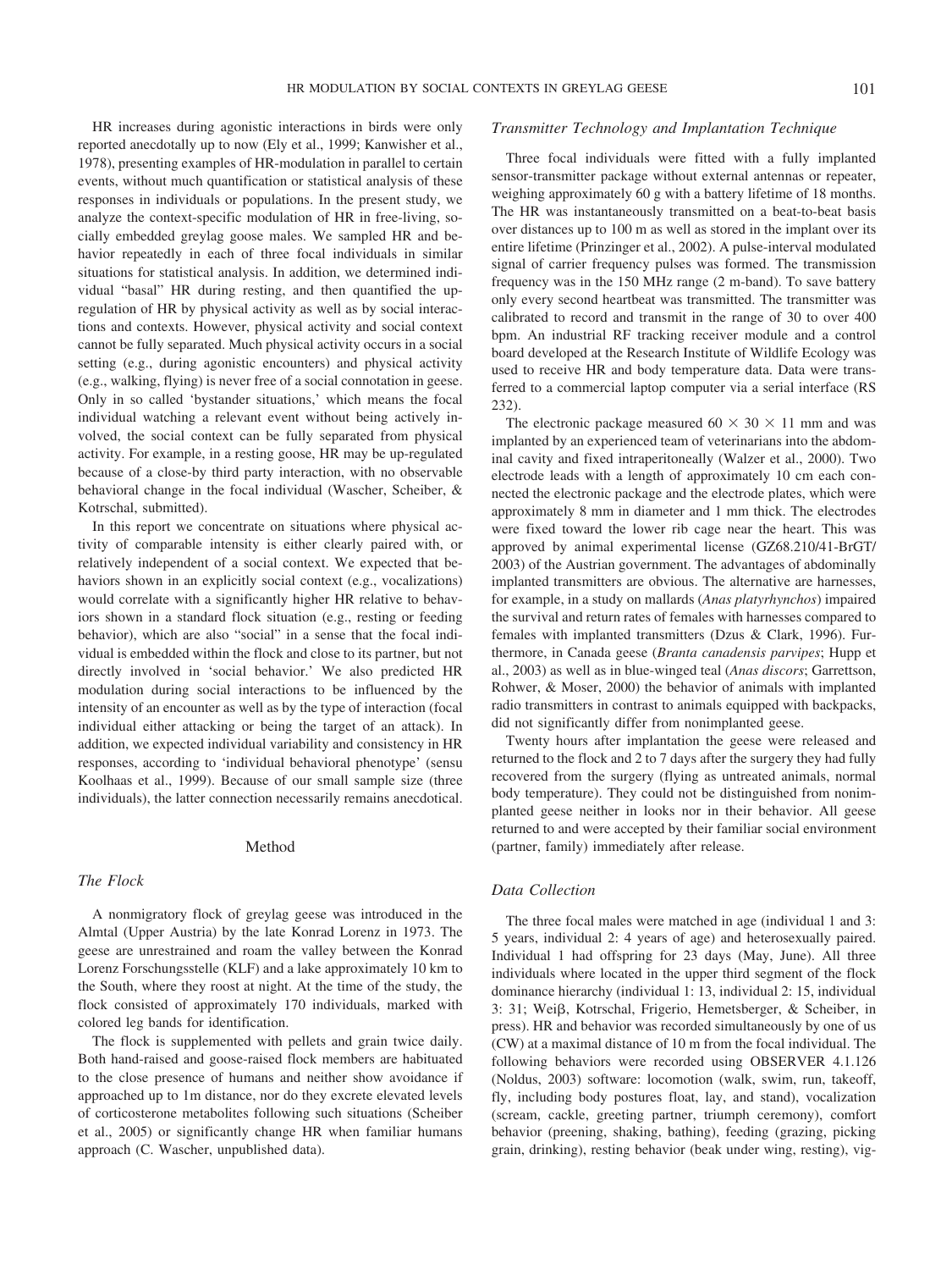ilance behavior (head up, extreme head up, beak up) and agonistic interactions (threat, attacking, being attacked; Lorenz, 1991). For statistical analysis we choose six categories of frequently occurring behaviors (agonistic interactions, vocalizations, head up, resting, comfort, and feeding behavior). Additionally, we compared different types of locomotion, including floating, laying, and standing, during head up behavior. We distinguished between three intensities of agonistic interactions and included also threat postures without any locomotory activity. The three intensities of agonistic interactions were defined as intensity 1: goose standing, laying, floating, or walking toward another goose in a threat posture. Intensity 2: goose running toward another goose without body contact. Intensity 3: fight with body contact (e.g., biting, wing beating). Every change in behavior and locomotion was noted and could afterward be assigned to the simultaneous HR.

We characterized the three focal individuals along the 'proactive-reactive' axis behaviorally (Koolhaas et al., 1999) according to their active social involvement (agonistic encounters and vocalizations) and affiliative tendencies toward their mates (closer to partner in postconflict situations compared to matchedcontrol situations; de Waal & Yoshihara, 1983; Veenema, 2000). More agonistically involved, but less socially affiliated, individuals were characterized as "proactive" and vice versa. Thereby, we classified individual 1 most proactive and individual 3 most reactive.

Data was taken daily over a period of 4 months (April-July), starting with the feeding at 8:00 a.m., observing for a minimum of 30 minutes, up to a maximum of 2.5 hours per individual per day. On rainy days, no data could be collected because of the sensibility of the technical equipment. The sequence of data collection from individuals was randomized. Recordings were taken in a radius of 1.5 km around the research station. Time spent observing each focal differed between the three birds because they were not always present at the study site.

#### *Statistical Analysis*

Data were analyzed using the SPSS 12.0.1 (2003) statistical package. Results of all tests are given two-tailed and significance was set to  $p = .05$ . As data partly deviated from normal distribution, we resorted to nonparametrical tests. For statistical analysis, we choose means instead of maxima, because HR peaks were highly variable and thus we felt that means would provide more reliable information. To evaluate HR variation within different behaviors, intensities of agonistic interactions or between attacking versus being attacked, we compared mean HR values using a Friedman's two-ways ANOVA of variance by ranks, and applied Wilcoxon signed-ranks test post hoc (Siegel & Castellan, 1998). To ensure independence of data, we calculated a mean value for each behavior per observation session. Only behaviors that lasted for at least 2 seconds per session were included in the analysis. We performed separate statistical tests within each individual. We calculated pooled *p* values across the individuals, using Fisher's method for combined probabilities (Bugnyar & Kotrschal, 2002; Heinrich & Pepper, 1998; Sokal & Rohlf, 1981) for coping with low number of individuals. Individual differences in HR were analyzed using Kruskal-Wallis-one-way analysis of variance and post hoc Mann–Whitney-*U* tests. Effect sizes (Cohen's *d*; d) have been calculated using effect size calculator (Devilly, 2004). Bonferroni-corrections were not employed, because this increases the probability of type II error without significantly decreasing the probability of Type I error (Nakagawa, 2004).

#### Results

## *Physical Modulation of HR in Standard Flock Situations*

Mean HR of the three focal individuals differed significantly according to the type of locomotor activity, which had no obvious social context (Table 1; Figure 1A). During the first second of flight (takeoff) mean HR was at 306 bpm, whereas mean HR during other locomotory behaviors was around 100 bpm. The HR was already greatly increased seconds before takeoff. For example, in individual 2 maximum HR during preparation for departure increased to 244 bpm 19 seconds before takeoff. Maximum HR during takeoff in this case reached 344 bpm. Hence, besides locomotion itself, preparation for action may greatly increase HR.

## *Social Modulation of HR*

Mean HR of the three focal gander differed significantly in a range of behaviors (Table 2; Figure 1B). Mean HR during agonistic interactions (156.68 bpm) was almost double the mean HR during resting (84.44 bpm). Mean HRs during behaviors in a clearly defined social context were significantly higher than mean HRs during behaviors in which social context was less obvious, although the locomotory effort seemed comparable between these two contexts. Maximum HR during agonistic interactions (intensity 1: focal individual walking toward another goose in a threat posture) approached 400 bpm. This is almost as high as HR during takeoff (see Figure 2).

Table 1

*Mean Heart Rate of the Three Focal Individuals During Different Locomotory Behaviors and Postures Compared With Fisher's Combined Probability Test*

|                                       | Lav  | Swim         | Stand                                                                            | Walk                                                                                                                                    | Takeoff                                                                                                                                                                                                                 |
|---------------------------------------|------|--------------|----------------------------------------------------------------------------------|-----------------------------------------------------------------------------------------------------------------------------------------|-------------------------------------------------------------------------------------------------------------------------------------------------------------------------------------------------------------------------|
| Float<br>Lay<br>Swim<br>Stand<br>Walk | n.s. | n.s.<br>n.s. | $x^2$ = 15.899, p = .025, d = 1.113<br>$x^2 = 12.81, p = .05, d = 0.944$<br>n.s. | $\chi^2 = 19.484, p = .005, d = 1.338$<br>$x^2 = 19.152$ , $p = .005$ , $d = 1.137$<br>$x^2 = 12.705$ , $p = .05$ , $d = 0.886$<br>n.s. | $\chi^2 = 23.182, p < .001, d = 5.047$<br>$x^2 = 23.182$ , $p < .001$ , $d = 5.034$<br>$x^2 = 23.182$ , $p < .001$ , $d = 4.962$<br>$\chi^2 = 23.182, p < .001, d = 4.832$<br>$x^2 = 23.182$ , $p < .001$ , $d = 4.666$ |

*Notes.*  $n_1 = 12$ ,  $n_2 = 4$ ,  $n_3 = 4$ ). In addition to significance (p), effect sizes (Cohens'*d*; d) are given. n.s. = nonsignificant.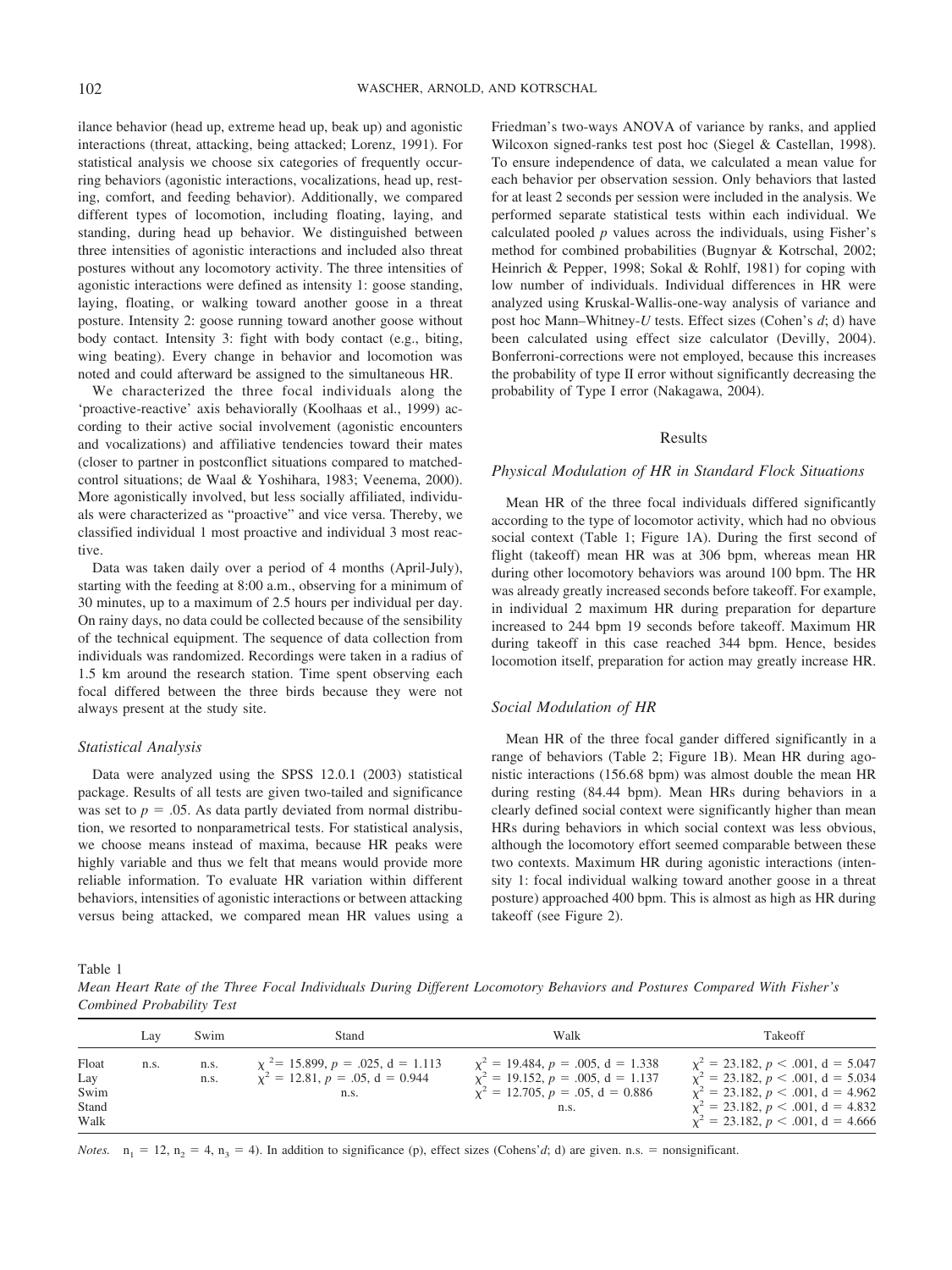

*Figure 1.* (A) Mean heart rate (HR)  $\pm$  95% confidence interval (CI) in three greylag ganders during different locomotory behaviors including the body postures float, lay, and stand during head up **(B)** Mean HR  $\pm$  95% CI during different behaviors. Different letters are indicating significant differences between the different behaviors.

HR was significantly higher when individual 1 actively attacked an opponent than when he was attacked himself (Wilcoxon'ssigned rank test:  $z = -2.311$ ,  $p = .021$ ,  $n = 46$ ,  $d = 0.477$ ). The same seemed to be the case in the other two individuals, but probably because of the low number of events recorded (individual 2: 26 interactions, individual 3: 12 interactions) there was no significant difference between attacking and being attacked. In individual 1 we also found significantly different mean HRs between the three different intensities of agonistic interactions (Friedman-test:  $p = .029$ ,  $df = 2$ ,  $\chi^2 = 7.091$ ). HR during attacks with intensity 1 was significantly lower than during attacks with intensity 2 (Wilcoxon's-signed rank test:  $z = -2.401$ ,  $p = .016$ ,  $n = 11$ ,  $d = 1.027$ ) and intensity 3 (Wilcoxon's-signed rank test:  $z = -2.490$ ,  $p = .013$ ,  $n = 11$ ,  $d = 1.425$ ). When being attacked, HR in individual 1 was significantly lower during intensity 1 than intensity 2 (Wilcoxon's-signed rank test:  $z = -3.696$ ,  $p < .001$ ,  $n = 20$ ,  $d = 1.29$ . Again, such a difference did not show in individuals 2 and 3, probably because of limited sample size (individual 2: 4 interactions, individual 3: 5 interactions of higher intensity).

We found significant differences between different kinds of vocalizations (Fisher's combined probability:  $n_1 = 10$ ,  $n_2 = 8$ ,  $n_3 = 4$ ;  $\chi^2 = 15.624, p < .001$ ). Mean HR during "cackling" was significantly lower than during "screaming" (Fisher's combined probability:  $n_1 = 10$ ,  $n_2 = 8$ ,  $n_3 = 4$ ;  $\chi^2 = 10.918$ ,  $p = .01$ ,  $d =$ 0.464), "greeting" the partner (Fisher's combined probability:  $n_1 = 10$ ,  $n_2 = 8$ ;  $\chi^2 = 10.21$ ,  $p = .01$ ,  $d = 1.02$ ) and "triumph ceremony" (Fisher's combined probability:  $n_1 = 10$ ,  $n_2 = 8$ ,  $n_3 =$ 4;  $\chi^2$  = 21.449,  $p < .001$ ,  $d = 0.772$ ).

## *Individual Differences*

Mean HR in five of six behavioral categories differed significantly between the three focal individuals. Mean HR during agonistic interactions, vocalizations, resting behavior, head up, and comfort behavior differed, HR during feeding behavior did not between the three

Table 2 *Mean Heart Rate of the Three Focal Individuals During Different Behaviors Compared With Fisher's Combined Probability Test*

|                        | Vocalizations                  | Resting<br>behavior              | Feeding<br>behavior              | Comfort<br>hehavior             | Head up                          |
|------------------------|--------------------------------|----------------------------------|----------------------------------|---------------------------------|----------------------------------|
| Agonistic interactions | $x^2 = 19.7$ ,<br>$p = .005$ , | $y^2 = 41.446$ .<br>$p < .001$ , | $x^2 = 35.557$ ,<br>$p < .001$ , | $x^2 = 40.06$ ,<br>$p < .001$ , | $x^2 = 40.062$ ,<br>$p < .001$ , |
|                        | $d = 0.645$                    | $d = 1.7$                        | $d = 1.511$                      | $d = 1.497$                     | $d = 1.556$                      |
| Vocalizations          |                                | $x^2 = 41.446$ .                 | $y^2 = 24.236$ .                 | $x^2 = 33.468$ ,                | $x^2 = 31.805$ ,                 |
|                        |                                | $p < .001$ ,                     | $p < .001$ ,                     | $p < .001$ ,                    | $p < .001$ ,                     |
|                        |                                | $d = 1.296$                      | $d = 1.037$                      | $d = 1.016$                     | $d = 1.097$                      |
| Resting behavior       |                                |                                  | $x^2 = 30.963$ ,                 | $x^2 = 28.474$ ,                | $\chi^2 = 29.001$ ,              |
|                        |                                |                                  | $p < .001$ ,                     | $p < .001$ ,                    | p < .001;                        |
|                        |                                |                                  | $d = 0.355$                      | $d = 0.554$                     | $d = 0.36$                       |
| Feeding behavior       |                                |                                  |                                  | n.s.                            | n.s.                             |
| Comfort behavior       |                                |                                  |                                  |                                 | n.s.                             |

*Notes.*  $n_1 = 23$ ,  $n_2 = 13$ ,  $n_3 = 22$ . In addition to significance (p), effect sizes (Cohens'*d*; d) are given. n.s. = nonsignificant.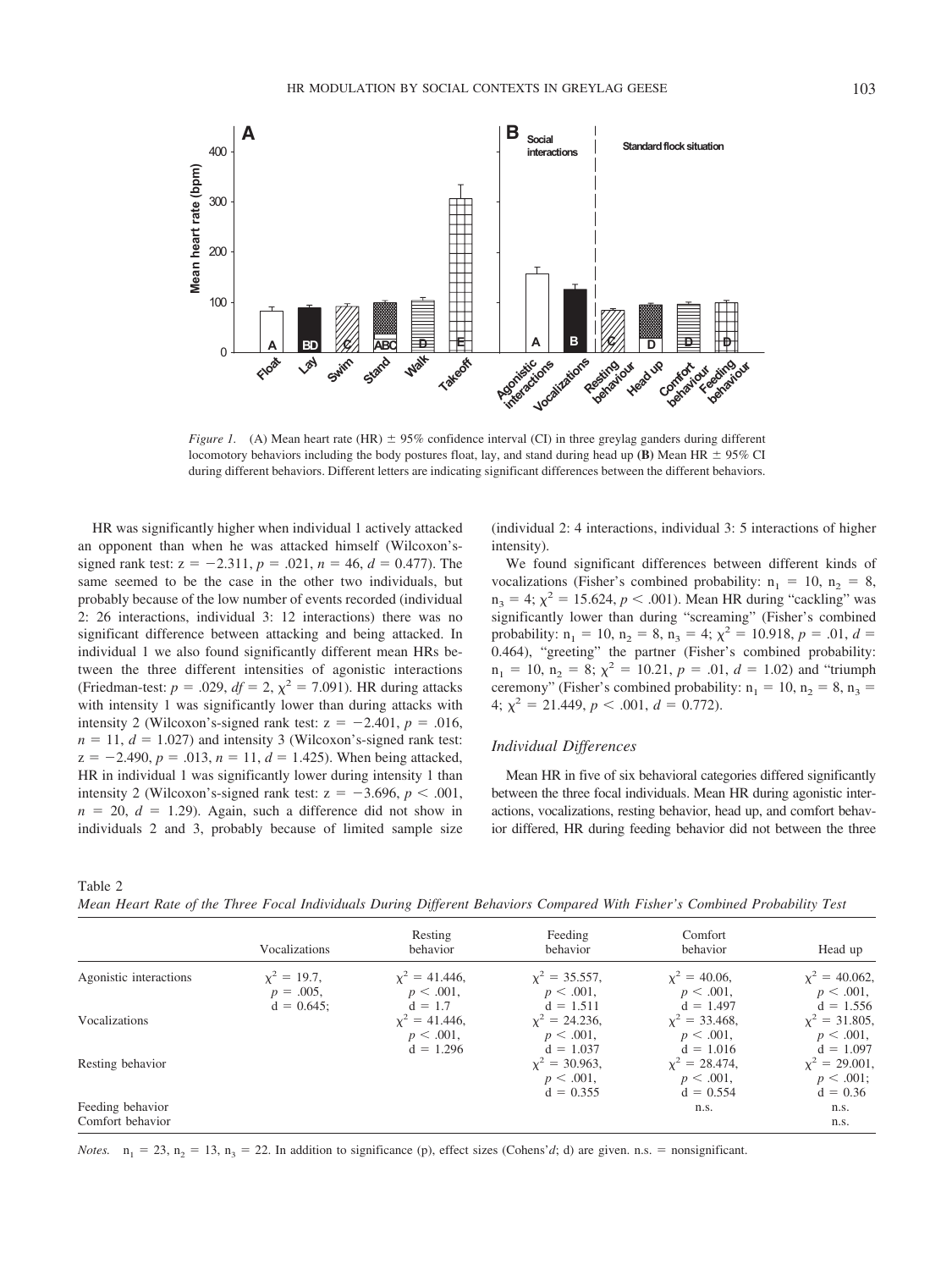

*Figure 2.* Single examples of heart rate modulation. (A) Departure event of focal individual 1. At the first arrow (a) behavior changed from head up to preflight synchronisation behavior, the second arrow (b) marks the actual departure. Recording ends when the individual had left the recording range. (B) Attack by focal individual 1. The goose showed the behavior head up when interaction of intensity 1 started (marked by arrow c). The end of the interaction is marked by arrow (d).

focal individuals. Differences between individuals were consistent across behaviors (Kruskal-Wallis-test:  $n_1 = 23$ ,  $n_2 = 13$ ,  $n_3 = 22$ ; agonistic interactions:  $p < .001$ ,  $df = 2$ ,  $\chi^2 = 24.333$ ; vocalizations:  $p = .002$ ,  $df = 2$ ,  $\chi^2 = 12.30$ ; resting:  $p = .009$ ,  $df = 2$ ,  $\chi^2 = 9.453$ ; preening:  $p < .001$ ,  $df = 2$ ,  $\chi^2 = 22.145$ ; head up:  $p = .002$ ,  $df = 2$ ,  $\chi^2$  = 12.559). Individual 1 was significantly higher in HR than individual 2 in 1 of 6 behaviors and individual 3 was lower in HR in 5 of 6 behaviors (Table 3; Figure 3).

## Discussion

As expected, HR in the three focal greylag ganders was strongly modulated by both, physical activity and in particular by social interactions (40 to over 400 bpm). Highest HR because of physical activity was reached during the first seconds of flight, but may decrease during flight (Butler & Woakes, 1980; Ely et al., 1999). In herring gulls, for example measured HR during flight was nearly as low as at rest (Kanwisher et al., 1978). In our study, we were only able to measure HRs during flight for a few seconds, because of the low range of the receiving equipment. Compared with the minimum HR of 40 bpm during rest, HR increased 10-fold. However, HR rose already before departure, associated with the synchronization behavior with other flock members before takeoff. This may indicate both, emotional arousal in preparation of departure and a pretakeoff 'physiological warm up' (Black, 1988).

Previous studies report even subtle physical activity or body posture affecting HR (Cacioppo et al., 1994; Marler, 1996). In retrospect it cannot be excluded, that HR increases were attributed to postures, when in fact they were rather related to a different stimulus context (i.e., social). Except for takeoff, HR differences between behaviors, locomotions, or body postures were small. For example, floating involves no active body movements, whereas swimming does. We therefore predicted higher mean HR during the latter, which was not the case. The same was true for standing versus walking.

Our results indicate that social context may not only mask potential subtle differences in HR because of locomotory activity, but may be the most modulating factor of HR in general. Compared with mean HR during takeoff, mean HR during social

Table 3

*Heart Rate Differences Between the Three Focal Individuals Compared With Mann-Whitney-U Tests*

| Individual $1 - 2$                         |                                            |                                            |
|--------------------------------------------|--------------------------------------------|--------------------------------------------|
|                                            | Individual $1 - 3$                         | Individual $2 - 3$                         |
| $p = .043$ , $z = -2.025$ ,<br>$d = 0.592$ | $p < .001$ , $z = -4.768$ ,<br>$d = 1.352$ | $p = .009$ , $z = -2.595$ ,<br>$d = 0.68$  |
| n.s.                                       | $p = .041$ , $z = -2.048$ ,<br>$d = 0.746$ | $p = .032$ , $z = -2.151$ ,<br>$d = 0.518$ |
| n.s.                                       | $p = .003$ , $z = -2.974$ .<br>$d = 0.526$ | $p = .049$ , $z = -1.980$ ,<br>$d = 0.268$ |
| n.s.                                       | n.s.                                       | n.s.                                       |
| n.s.                                       | $p < .001$ , $z = -4.064$ ,<br>$d = 0.734$ | $p < .001$ , $z = -3.892$ ,<br>$d = 0.589$ |
| n.s.                                       | $p = .022$ , $z = -2.293$ ,<br>$d = 0.445$ | $p < .001$ , $z = -3.414$ ,<br>$d = 0.745$ |
|                                            |                                            |                                            |

*Notes.*  $n_1 = 23$ ,  $n_2 = 13$ ,  $n_3 = 22$ . In addition to significance (p), effect sizes (Cohens'*d*; d) are given. n.s. = nonsignificant.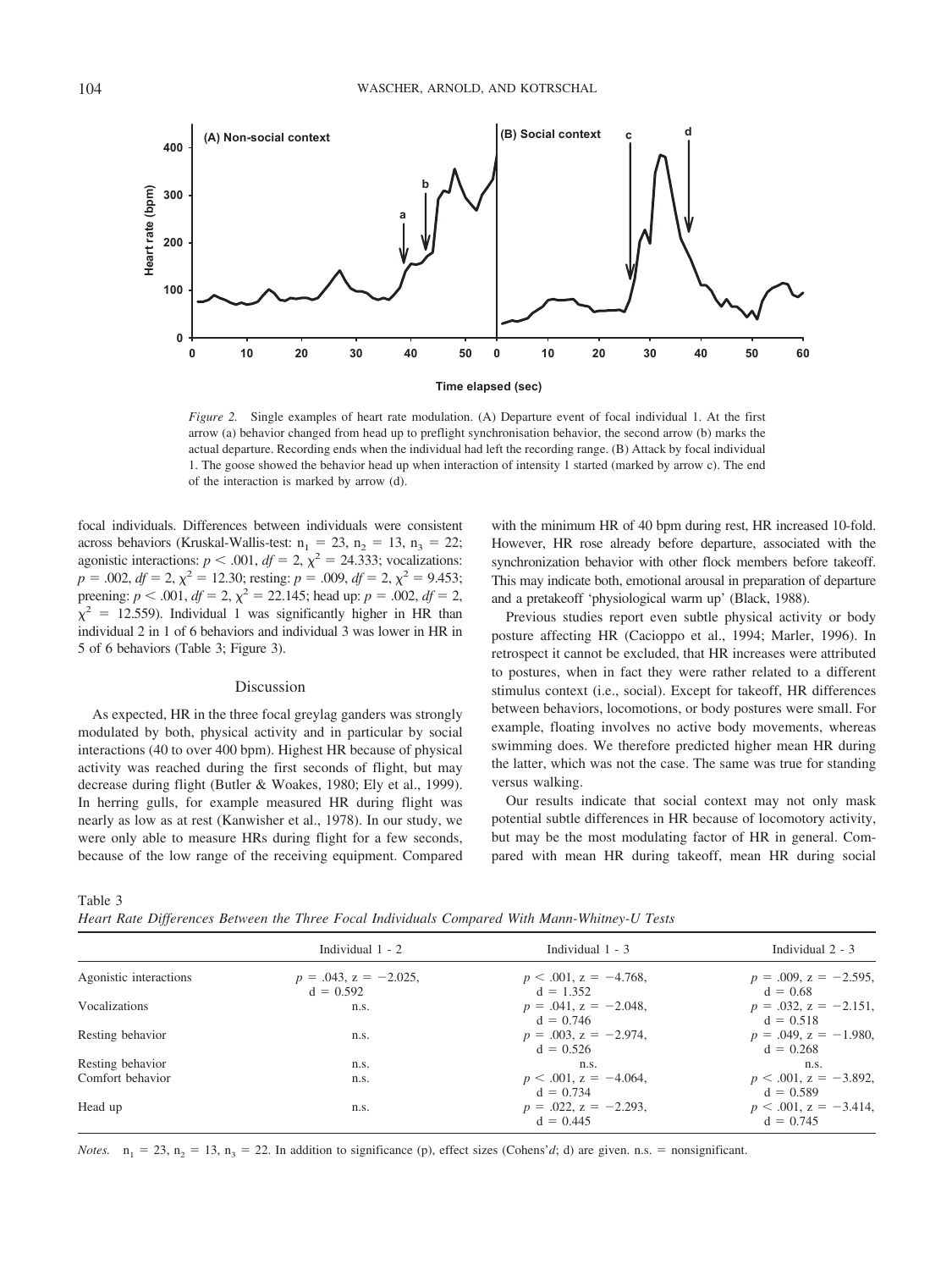

*Figure 3.* Differences in heart rate (HR) between the three focal individuals. Notched bars: Individual 1, black bars: Individual 2, open bars: Individual 3. The *x*-axis shows different behaviors, the *y*-axis displays the mean HR  $\pm$  95% confidence interval in beats per minute (bpm). Different letters are indicating significant differences between the individuals.

interactions was lower, but maximum HR was similar to those reached during takeoff. Behaviors shown in a social context (e.g., agonistic interactions, vocalizations) were generally characterized by significantly higher mean HR than those shown in a nonsocial context (e.g., resting, comfort behavior, feeding behavior, head up), although the physical activity may have been relatively similar in both categories. This indicates that much of HR modulation, particularly in social contexts may be caused by some kind of 'emotional involvement,' probably in anticipation of bodily activity rather than by muscle action directly.

HR during attacks could of course, be explained partly by bodily action. Especially in aggressive encounters of intermediate or high intensity pronounced muscular activity, such as running, was involved. Still, the highest recorded HR during an agonistic interaction (400 bpm) was associated with an interaction of low-intensity. Mean HR when walking was approximately 100 bpm. Therefore, the increase during this agonistic interaction was four times higher than expected from the physical activity performed. This implies that the motivational background of an agonistic interaction, which may be related to the importance of a particular interaction for the individual involved, affected HR much more than physical activity per se.

Mean HR increased with the intensity of an attack. This may be partly attributed to differences in physical activity between the three intensities. Although behavior and physiology may be regulated independently, we suggest that in this case the relative low physical activity involved in "low intensity" interactions in general is caused by a moderate motivation resulting from a moderate importance of this interaction to the focal individual, which also produces only moderate HRs. In cases, when low-intensity attacks are accompanied by relatively high HRs, this plausibly supports motivational effects, independent of observable behavioral expression.

In addition to intensity, the type of interaction also mattered. For example, HR during agonistic encounters was generally higher when the focal individual attacked an opponent than when it was attacked itself, although similar amounts of physical activity are performed by both the attacker and the target. This indicates that motivation (i.e., the emotional value of an interaction) is the main causal factor for HR modulation. In this respect, also the identity of the opponent might have an influence onto HR. Independent of flock size, social clusters are maintained long-term, creating the likelihood that opponents already have a dyadic history of different interactions (Black, Prop, & Larsson, 2007).

Also, interactions of the same intensity, with comparable locomotory effort resulted in different HRs. The same was found in rats, where winners showed higher catecholaminergic responses than losers (Sgoifo et al., 2001). Attacking another individual may be associated with a higher emotional load than being attacked. This is not surprising, because the attacker needs to overcome an internal threshold to become active. In contrast, the target becomes activated only via the opponent's attack.

HR was shown to correlate well with oxygen consumption in birds (Butler et al., 2004; Froget et al., 2001; Ward et al., 2002). Hence, high HRs in social interactions indicate high energetic investment into the social domain and therefore, their relevance for a social animal. During the reproductive season, when most of this data was collected, lost interactions may be associated with a loss of access to nesting sites, food or even the pair partner (Kotrschal et al., 2005; Weiß et al., in press). Finally, males in particular should generously invest into the social domain as a precondition for reproductive success. Females on the other hand, are expected to be more energy-efficient with regards to social interactions, because their reproductive potential is more determined by turning energy into viable offspring (Loonen et al., 1999).

According to "coping style" theory (Koolhaas et al., 1999; Korte et al., 2005), individuals should vary in their behavioral and physiological responses to challenges, and these differences should be consistent over time and situations. We indeed, found significant differences in HR between our three focal individuals. Independent of the HR recordings, we characterized the individual behavioral phenotype along the proactive-reactive axis. Our HR data indeed fit the predictions from the coping style theory. The individual characterized as most "reactive" had a significantly lower HR than the two individuals characterized as more proactive (see Figure 3). Our findings are in line with another study, which showed that personality traits are behaviorally as well as physiologically manifested in free-roaming, socially embedded greylag geese. In this study, the authors found frequencies of aggressive behavior, retreat, proximity to the female partner as well as vigilance to be repeatable and excretion of corticosterone as well as testosterone metabolites consistent across social situations as well as time (Kralj-Fiser et al., 2007). Hence, our results hint at the possibility that HR modulation in geese also may be related to individual behavioral phenotype.

We conclude that, at least in male greylag geese, social stimuli and the related motivational context may have even a more pronounced effect on HR modulation than mere physical activity.

#### References

Arnold, W., Ruf, T., & Kuntz, R. (2006). Seasonal adjustment of energy budget in a large wild mammal, the Przewalski horse (*Equus ferus przewalskii*) II. Energy expenditure. *Journal of Experimental Biology, 209,* 4566 – 4573.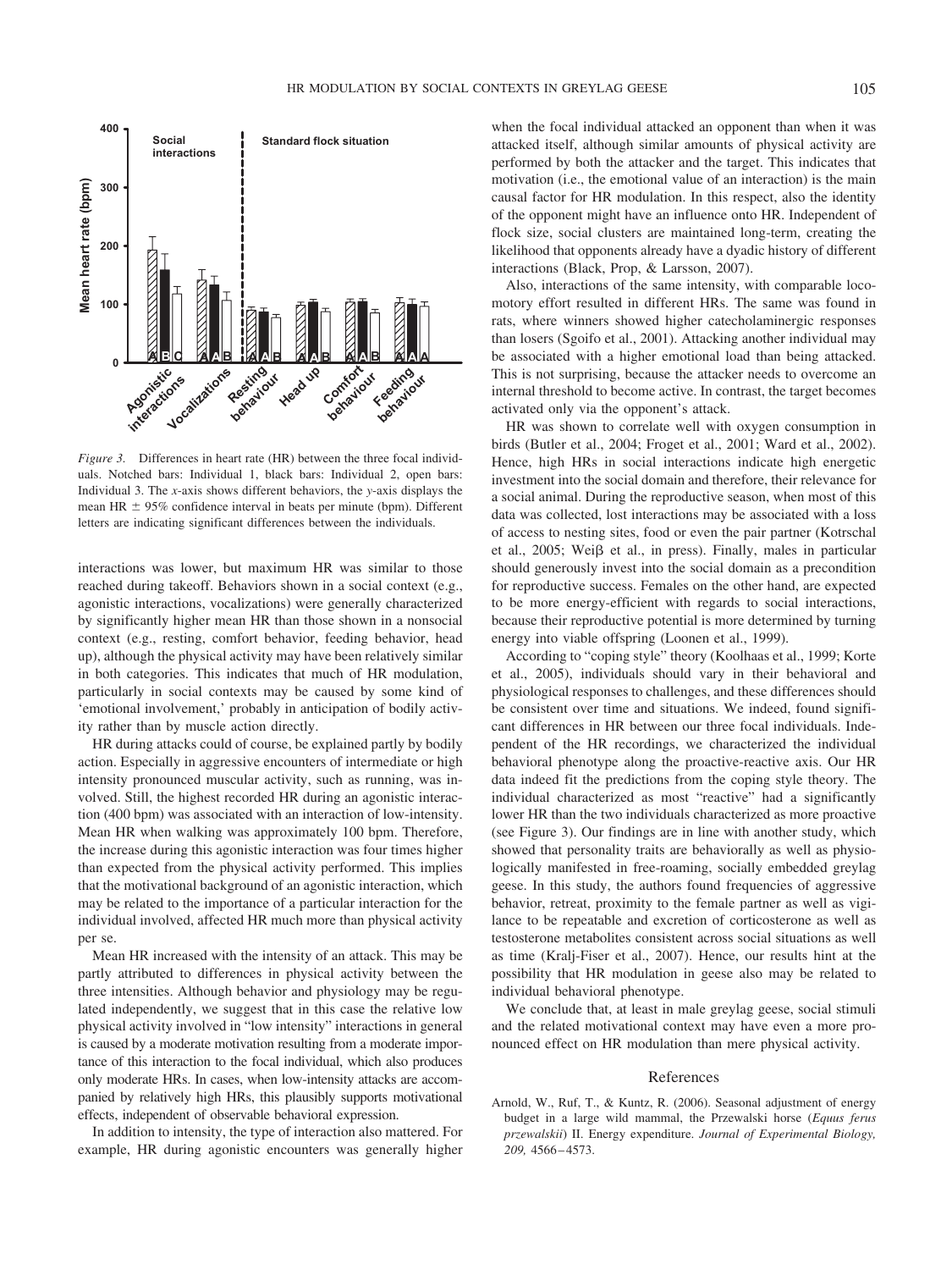- Arnold, W., Ruf, T., Reimoser, S., Tataruch, F., Onderscheka, K., & Schober, F. (2004). Nocturnal hypometabolism as an overwintering strategy of red deer (*Cervus elaphus). American Journal of Physiology, 286,* 174 –181.
- Bartholomew, G. A., Hudson, J. W., & Howell, T., R. (1962). Body temperature, oxygen consumption, evaporative water loss, and heart rate in the poor-will. *The Condor, 64,* 117–125.
- Bastian, H.-V. (1984). Die Änderung der Herzfrequenz als Maß der Erregung- eine Literaturübersicht. Die Vogelwarte, 32, 226-233.
- Bevan, R. M., Woakes, A. J., & Butler, P. J. (1994). The use of heart rate to estimate oxygen consumption of free-ranging black-browed albatrosses *Diomedea melanophrys. Journal of Experimental Biology, 193,* 119 –137.
- Bevan, R. M., Woakes, A. J., Butler, P. J., & Croxall, J. P. (1995). Heart rate and oxygen consumption of exercising gentoo penguins. *Physiology & Behavior, 68,* 855– 877.
- Bishop, C. M., Ward, S., Woakes, A. J., & Butler, P. J. (2002). The energetics of barnacle geese (*Branta leucopsis*) flying in captive and wild conditions. *Comparative Biochemistry and Physiology Part A, 133,* 225–237.
- Black, J. M. (1988). Preflight signaling in swans: A mechanism for group cohesion and flock formation. *Ethology, 79,* 143–157.
- Black, J. M., Prop, J., & Larsson, K. (2007). *Wild goose dilemmas.* Groningen, The Netherlands: Branta Press.
- Boyd, I. L., Bevan, R. M., Woakes, A. J., & Butler, P. J. (1999). Heart rate and behaviour of fur seals: Implications for measurement of field energetics. *American Journal of Physiology, 276,* H844 –H857.
- Brackenburry, J. (1984). Physiological responses of birds to flight and running. *Biological Review, 59,* 559 –575.
- Brown, C. R., & Adams, N. J. (1984). Basal metabolic rate and energy expenditure during incubation in the wandering albatross (*Diomedea exulans*). *The Condor, 86,* 182–186.
- Bugnyar, T., & Kotrschal, K. (2002). Observational learning and the raiding of food caches in ravens, *Corvus corax*: Is it 'tactical' deception? *Animal Behaviour, 64,* 185–195.
- Butler, P. J., Green, J. A., Boyd, H., & Speakman, J. R. (2004). Measuring metabolic rate in the field: The pros and cons of the doubly labelled water and heart rate methods. *Functional ecology*, 18, 168-183.
- Butler, P. J., & Woakes, A. J. (1980). Heart rate, respiratory frequency and wing beat frequency of free flying barnacle geese *Branta leucopsis. Journal of Experimental Biology, 85,* 213–226.
- Cacioppo, J. T., Uchino, B. N., & Berntson, G. G. (1994). Individual differences in the autonomic origins of heart rate reactivity: The psychometrics of respiratory sinus arrythmia and preejection period. *Psychophysiology, 31,* 412– 419.
- Devilly, G. J. (2004). *The effect size generator for Windows* (Version Version 2.3). Centre for Neuropsychology, Swinburne University, Australia.
- de Vries, A. C., Glasper, E. R., & Detillion, C. E. (2003). Social modulation of stress responses. *Physiology & Behavior*, 79, 399-407.
- de Waal, F. B. M., & Yoshihara, D. (1983). Reconciliation and redirected affection in rhesus monkeys. *Behaviour, 85,* 224 –241.
- Dressen, W., Grün, H., & Hendrichs, H. (1990). Radio telemetry of heart rate in male tammar wallabies (*Marsupialia: Macropodidae*): Temporal variations and behavioural correlates. *Australien Journal of Zoology, 38,* 89 –103.
- Dzus, E. H., & Clark, R. G. (1996). Effects of harness-style and abdominally implanted transmitters on survival and return rates of mallards. *Journal of Field Ornithology, 67,* 549 –557.
- Ely, C. R., Ward, D. H., & Bollinger, K. S. (1999). Behavioral correlates of heart rates of free-living greater white-fronted geese. *The Condor, 101,* 390 –395.
- Ferns, P. N., Macalpine-Lenny, I. H., & Goss-Custard, J. D. (1980). Telemetry of heart rate as a possible method of estimating energy

expenditure in the redshank *Tringa totanus* (L.). In C. J. Amlaner & D. W. MacDonald (Eds.), *A handbook on biotelemetry and radio track*ing (pp. 595–601). Oxford: Pergamon Press.

- Froget, G., Butler, P. J., Handrich, Y., & Woakes, A. J. (2001). Heart rate as an indicator of oxygen consumption: Influence of body condition in the king penguin. *Journal of Experimental Biology, 204,* 2133–2144.
- Garrettson, P. R., Rohwer, F. C., & Moser, B. E. (2000). Effects of backpack and implanted radiotransmitters on captive blue-winged teal. *Journal of Wildlife Management, 64,* 216 –222.
- Green, J. A., Butler, P. J., Woakes, A. J., Boyd, I. L., & Holder, R. L. (2001). Heart rate and rate of oxygen consumption of exercising macaroni penguins. *Journal of Experimental Biology, 204,* 673– 684.
- Heinrich, B., & Pepper, J. (1998). Influences of competitors on caching behaviour in common ravens, *Corvus corax. Animal Behaviour, 56,* 1083–1090.
- Hupp, J. W., Ruhl, G. A., Pearce, J. M., Mulcahy, D. M., & Tomeo, M. A. (2003). Effects of implanted radio transmitters with percutaneuos antennas on the behavior of Canada geese. *Journal of Field Ornithology, 74,* 250 –256.
- Kanwisher, J. W., Williams, T. C., Teal, J. M., & Lawson, K. O. J. (1978). Radiotelemetry of heart rates from free-ranging gulls. *The Auk, 95,* 288 –293.
- Koolhaas, J., Korte, S., De Boer, S., Van Der Vegt, B., Van Reenen, C., Hopster, H., et al. (1999). Copying styles in animals: Current status in behaviour and stress-physiology. *Neuroscience & Biobehavioral Reviews, 23,* 925–935.
- Korte, S. M., Koolhaas, J. M., Wingfield, J. C., & McEwen, B. S. (2005). The Darwinian concept of stress: Benefits of allostasis and costs of allostatic load and the trade-offs in health and disease. *Neuroscience & Biobehavioral Reviews, 29,* 3–38.
- Kotrschal, K., Hemetsberger, J., & Weiß, B. M. (2005). Homosexuality in greylag geese. In P. Vasey & V. Sommer (Eds.), *Homosexuality behaviour in animals: An evolutionary perspective.* Cambridge: Cambridge University Press.
- Kralj-Fiser, S., Scheiber, I. B. R., Blejec, A., & Kotrschal, K. (2007). Individualities in a flock of free-roaming greylag geese: Behavioral and physiological consistency over time and across situations. *Hormones and Behavior, 51,* 239 –248.
- Loonen, M. J. J. E., Bruinzeel, L. W., Black, J. M., & Drent, R. H. (1999). The benefit of large broods in barnacle geese: A study using natural and experimental manipulations. *Journal of Animal Ecology, 68,* 753–768.
- Lorenz, K. (1991). *Here I am where are you?* London: Harper Collins.
- Müller, E. F. (1982). Heart rate in Slow loris (*Nycticebus coucang*). Daily variation, effects of ambient temperature and role of oxygen transport in blood. *Folia primatologica, 38,* 250 –258.
- Marler, P. (1996). Social cognition: Are primates smarter than birds? In V. Nolan & E. D. Ketterson (Eds.), *Current ornithology.* New York: Plenum Press.
- McEwen, B. S., & Wingfield, J. C. (2003). The concept of allostasis in biology and biomedicine. *Hormones and Behavior, 43,* 2–15.
- Moen, A. N. (1978). Seasonal changes in heart rates, activity, metabolism, and forage intake of with-tailed deer. *Journal of Wildlife Management, 42,* 715–738.
- Nakagawa, S. (2004). A farewell to Bonferroni: The problem of low statistical power and publication bias. *Behavioral Ecology, 15,* 1044 – 1045.
- Nephew, B. C., Kahn, S. A., & Romero, L. M. (2003). Heart rate and behavior are regulated independently of corticosterone following diverse acute stressors. *General and Comparative Endocrinolology, 133,* 173– 180.
- Nilsson, A., Ahman, B., Norberg, H., Redbo, I., Eloranta, E., & Olsson, K. (2006). Activity and heart rate in semi-domesticated reindeer during adaptation to emergency feeding. *Physiology & Behavior, 88,* 116 –123.